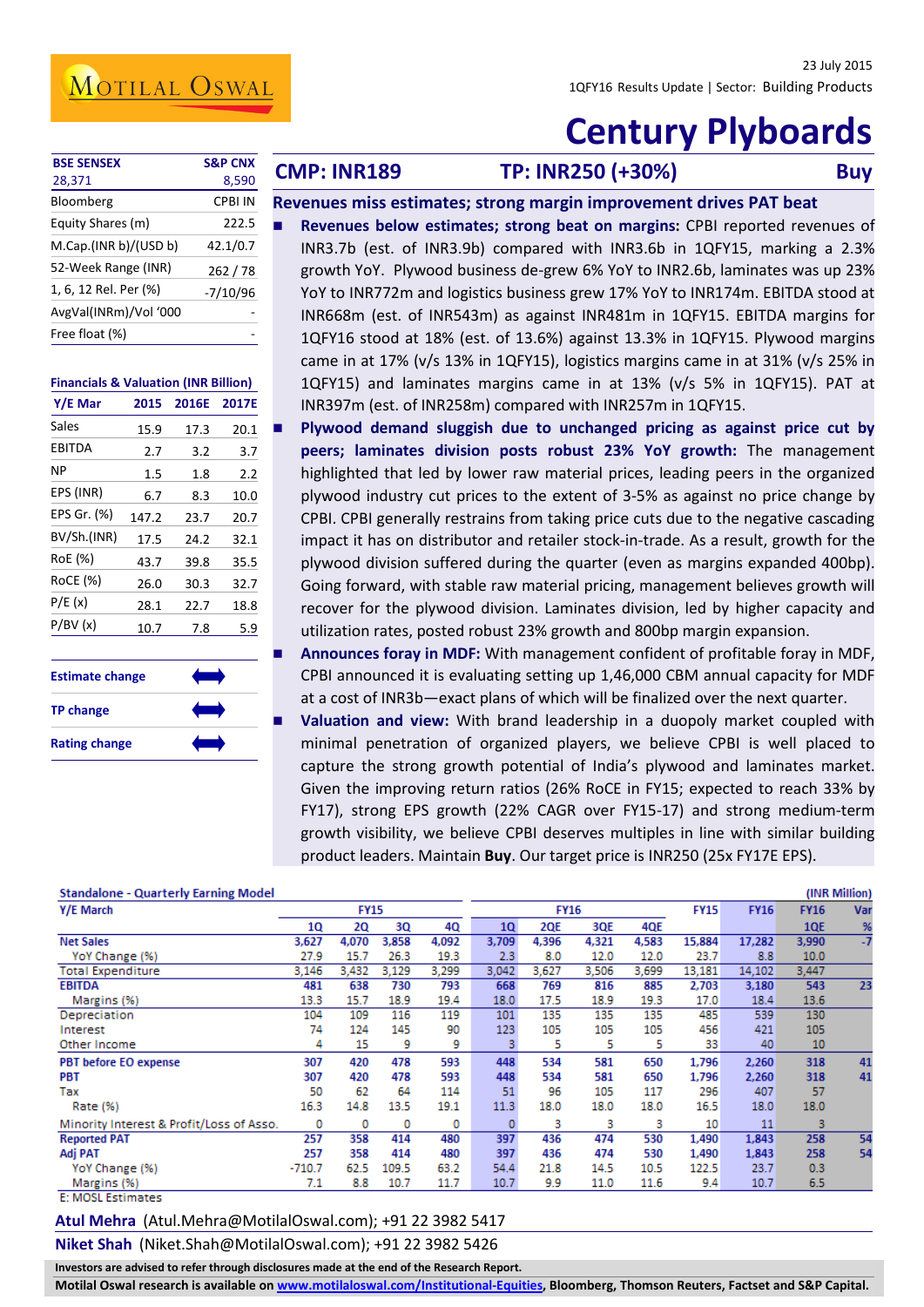#### **Revenues below estimates; strong beat on margins**

- CPBI reported revenues of INR3.7b (est of INR3.9b) as compared to INR3.6b in 1QFY15, marking a 2.3% growth YoY.
- **Plywood business de-grew by 6% YoY to INR2.6b, while logistics grew 17% to** INR174m. Laminates business grew by 23% YoY to INR772m.
- EBITDA stood at INR668 (est INR543m) as against INR481m in 1QFY15. EBITDA margins for 1QFY16 stood at 18% (est 13.6%) against 13.3% in 1QFY15.
- **Plywood margins stood at 17% (v/s 13% in 1QFY15), logistics margins stood at** 31% (v/s 25% in 1QFY15), laminates margins stood at 13% (v/s 5% in 1QFY15).
- PAT stood at INR397m (est. of INR258m) compared with INR257m in 1QFY15.



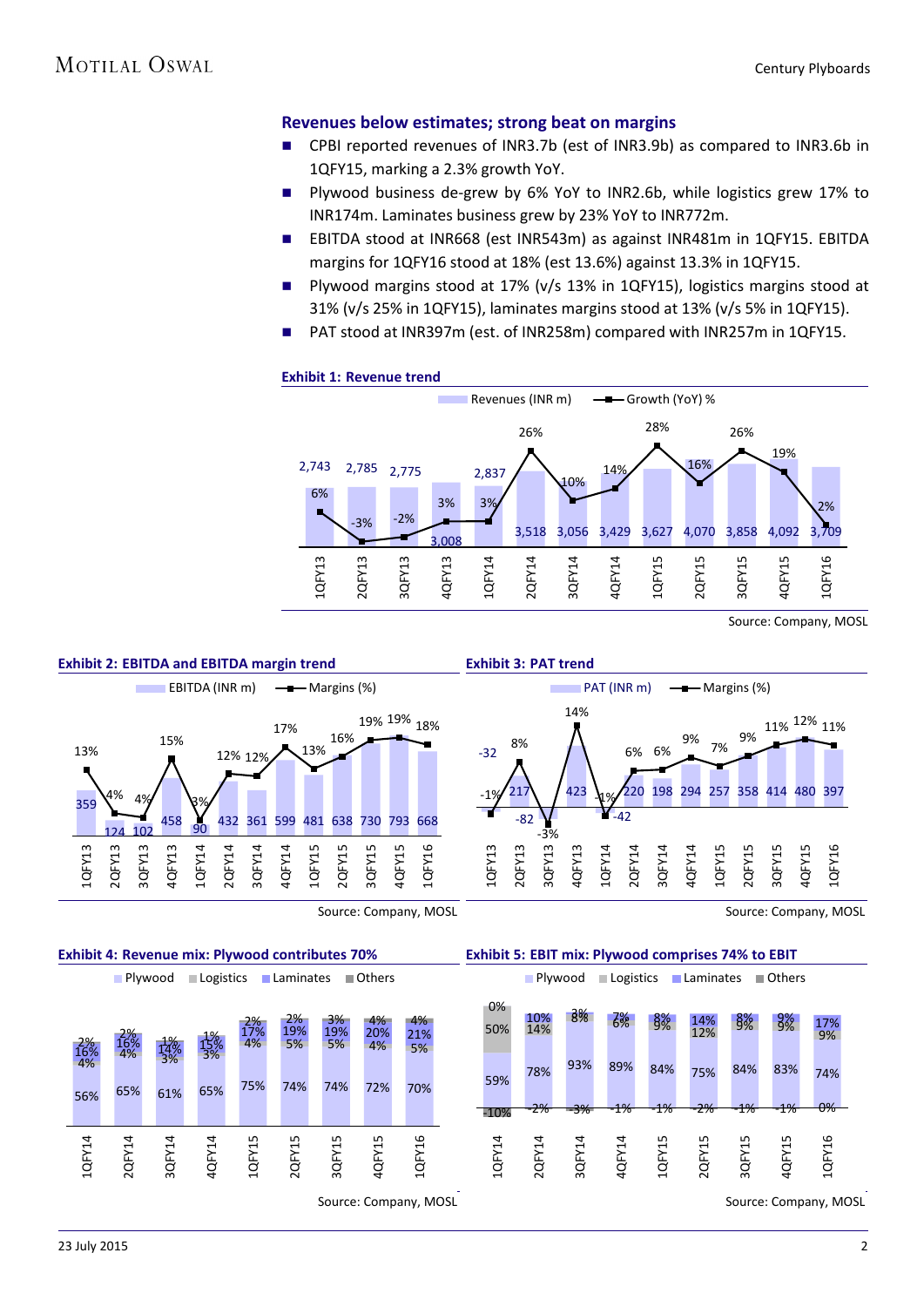#### **Plywood demand sluggish due to unchanged pricing v/s price cut by peers**

- Management highlighted that led by lower raw material prices, leading peers in the organized plywood industry cut prices to the extent of 3-5% as against no price change by CPBI.
- CPBI generally restrains from taking price cuts due to the negative cascading impact it has on distributor and retailer stock-in-trade.
- As a result, growth for the plywood division suffered during the quarter, even as margins expanded 400bp.
- Going forward, with stable raw material pricing, management believes growth will recover for the plywood division.



#### **Laminates continue to show strong growth**

 Laminates division led by higher capacity and utilization rates, posted robust 23% growth and 800bp margin expansion.



Source: Company, MOSL

Source: Company, MOSL

#### **Logistics post strong growth coupled with margins expansion**

- Logistics division grew by 17% this quarter to INR174m, contributing 5% to revenues and 9% to EBIT.
- Margins for the division expanded 600 bps to 31% as against 25% in 1QFY15.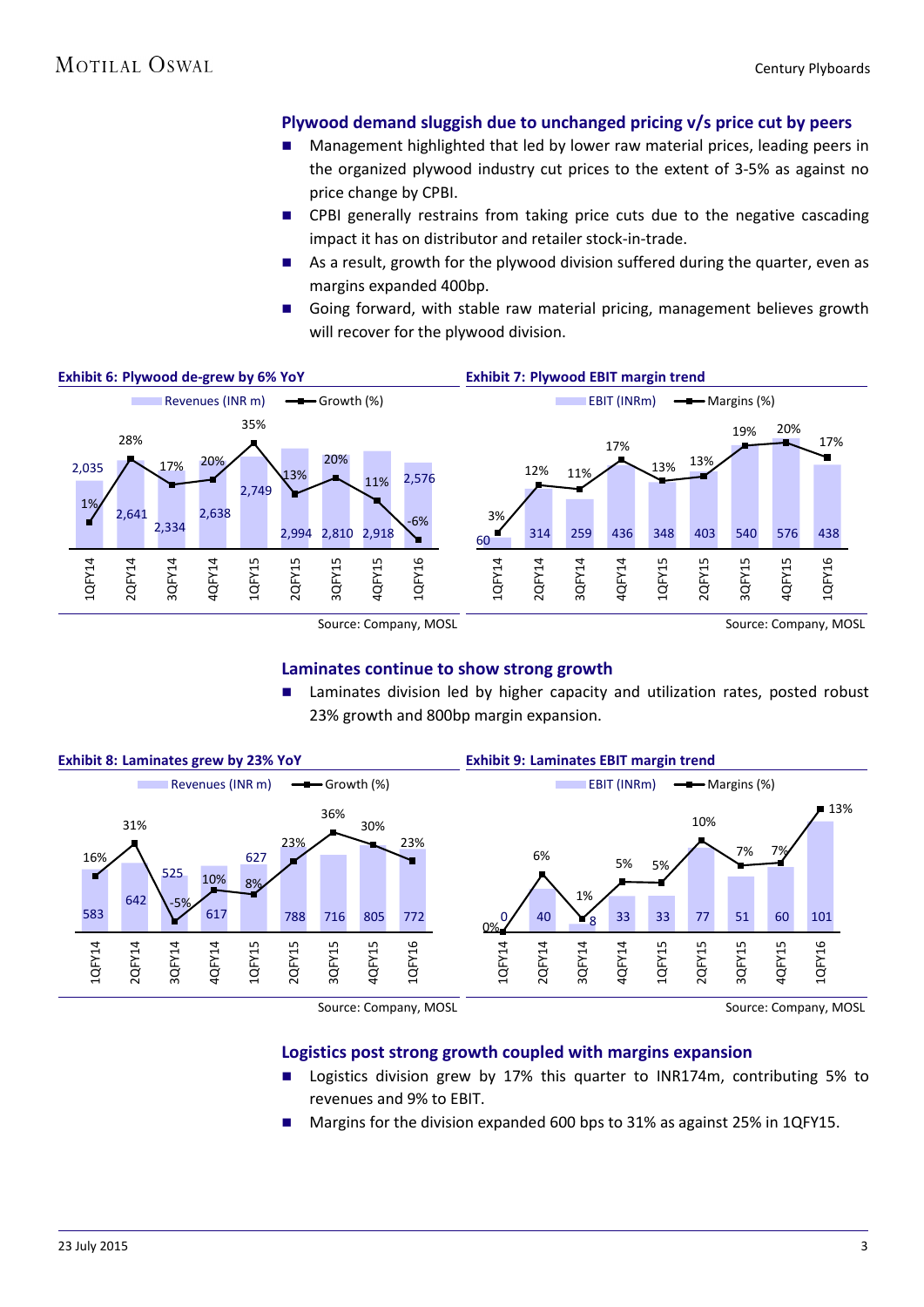

#### **Announces foray in MDF**

- With management confident of profitable foray in MDF, CPBI announced it is evaluating setting up 1,46,000 CBM annual capacity for MDF at a cost of INR3b, exact plans of which will be finalized over the next quarter.
- **Management is evaluating to put up a plant in either Andhra Pradesh,** Uttarkand, or Punjab.
- **Punjab has an exemption on VAT to the extent of 80% of the value of capex.** Hence, if CPBI puts up a plant in Punjab at a cost of INR3b, it will get VAT benefit to the extent of INR2.4b.
- Management guides that the plan for MDF is at an evaluation level currently and hence exact profitability (RoCE) as per preliminary estimates could be ~20%.
- CPBI is considering installing Chinese machinery for its MDF unit as against European machinery which could result in saving of ~30-35%.

#### **Other conference call highlights**

- Lower end products of the market have been performing better than the premium products. Even for CPBI lower end products like Sainik posted positive growth during the quarter as against -6% growth posted by plywood division.
- Veneer capacity in Myanmar to be expanded from 35,000 CBM to 40,000 CBM, similarly capacity in Laos to be expanded from 16,000 CBM to 32,000 CBM. Management also plans to set up a plant in Indonesia.
- Margins in veneer stand at ~25% as against plywood division margin of 17%.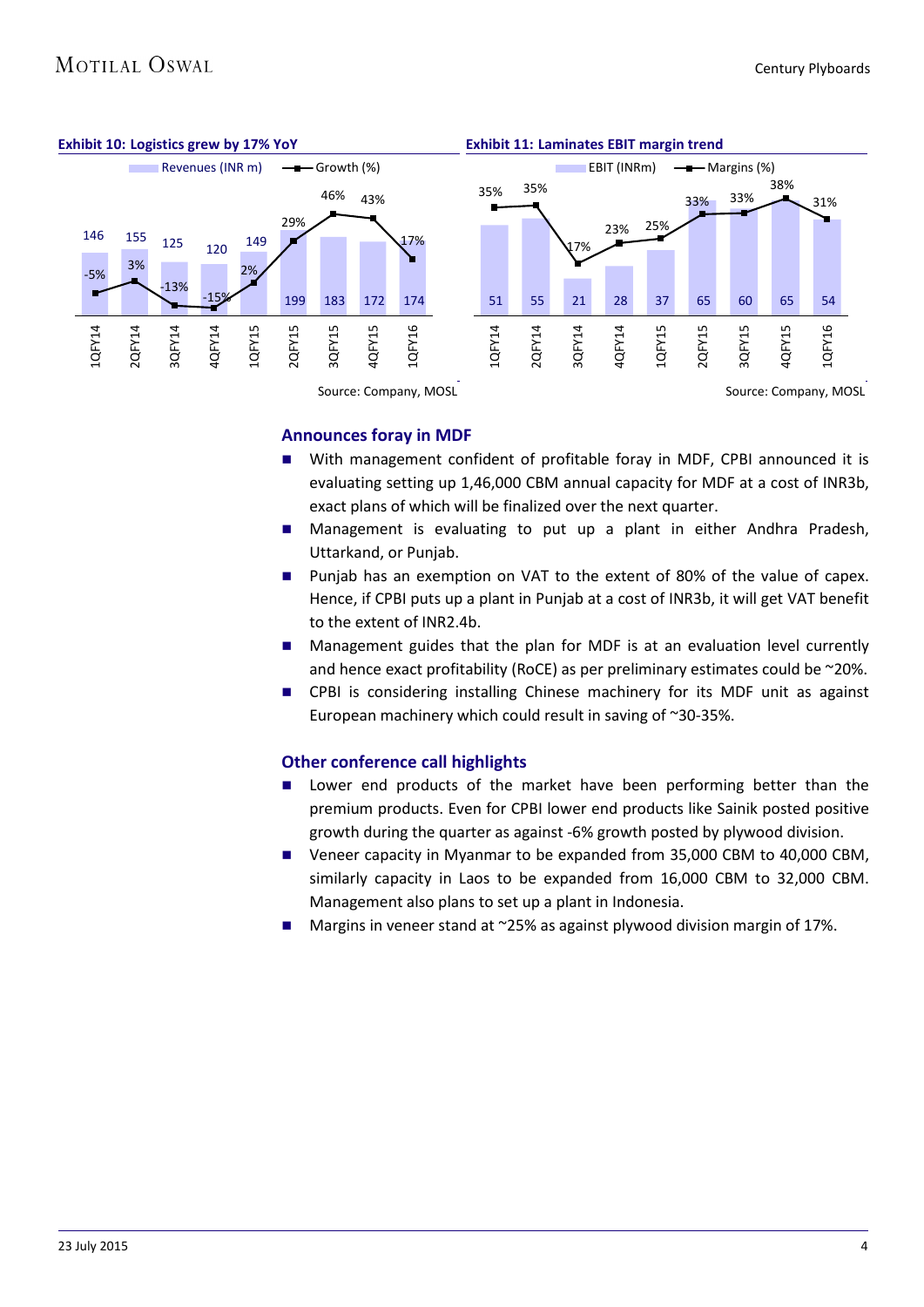### **Valuation and view**

#### **Duopoly market with strong headroom for growth**

India's INR200b plywood market is largely unorganized – fragmented players account for 77% of the market. Century Plyboards (CPBI) and Greenply Industries (MTLM) dominate the organized market. They are the only pan-India players and enjoy ~25% share each of the organized plywood market. While the overall plywood market is growing at 5-7%, organized players are growing at 10-15%. There is a shift from the unorganized to the organized segment (estimated at 200bp annually), largely driven by (1) superior quality (organized players offer warranties and termite/borer-resistant products), (2) wider product range (1,600 SKUs against unorganized players' 400 SKUs), (3) better product aesthetics, and (4) brand pull (aggressive advertising campaigns).

#### **Century Plyboards the brand leader in the Indian plywood industry**

CPBI is the leader in the organized plywood market with 25% market share. Though MTLM enjoys almost equal market share, market researcher Synovate's independent studies indicate much higher brand recall for *Century Ply*. The thirdlargest player, Sarda Plywood, is not even  $1/5<sup>th</sup>$  the size of CPBI. CPBI invests regularly in marketing activities, with annual ad spends at 3% of sales. It has built its brand reputation on consistent quality, pioneering product features like termite/borer resistance, and warranties.

#### **Market leadership, strong growth, improving return ratios to drive re-rating**

With brand leadership in a duopoly market coupled with minimal penetration of organized players, we believe CPBI is well-placed to capture the strong growth potential of India's plywood and laminates market. Brand pull, along with likely implementation of reforms like GST would further accelerate growth, in our view. Given improving return ratios (26% RoCE in FY15; expected to reach 33% by FY17), strong EPS growth (22% CAGR over FY15-17), and strong medium-term growth visibility, we believe CPBI deserves multiples in line with similar building product leaders. Maintain **Buy** with a PT of INR250 (25x FY17E EPS).

|                                    | CMP (INR) | <b>Market Cap</b>   |             |              |              |
|------------------------------------|-----------|---------------------|-------------|--------------|--------------|
| <b>Company Name</b>                |           | (INR <sub>b</sub> ) | <b>FY15</b> | <b>FY16E</b> | <b>FY17E</b> |
| <b>Century Plyboards India Ltd</b> | 186       | 41.3                | 28.1        | 22.7         | 18.8         |
| Greenply Industries Ltd            | 841       | 20.3                | 16.3        | 16.6         | 13.7         |
| Other building product companies   |           |                     |             |              |              |
| Kajaria Ceramics Ltd               | 752       | 59.8                | 33.1        | 28.1         | 21.9         |
| Astral Polytechnik Ltd             | 390       | 46.1                | 58.7        | 31.5         | 22.9         |
| Asian Paints Ltd                   | 705       | 676.2               | 48.5        | 36.5         | 30.3         |
| <b>Average</b>                     |           |                     | 46.8        | 32           | 25           |

#### **Exhibit 12: Peer comparison**

Source: Company, MOSL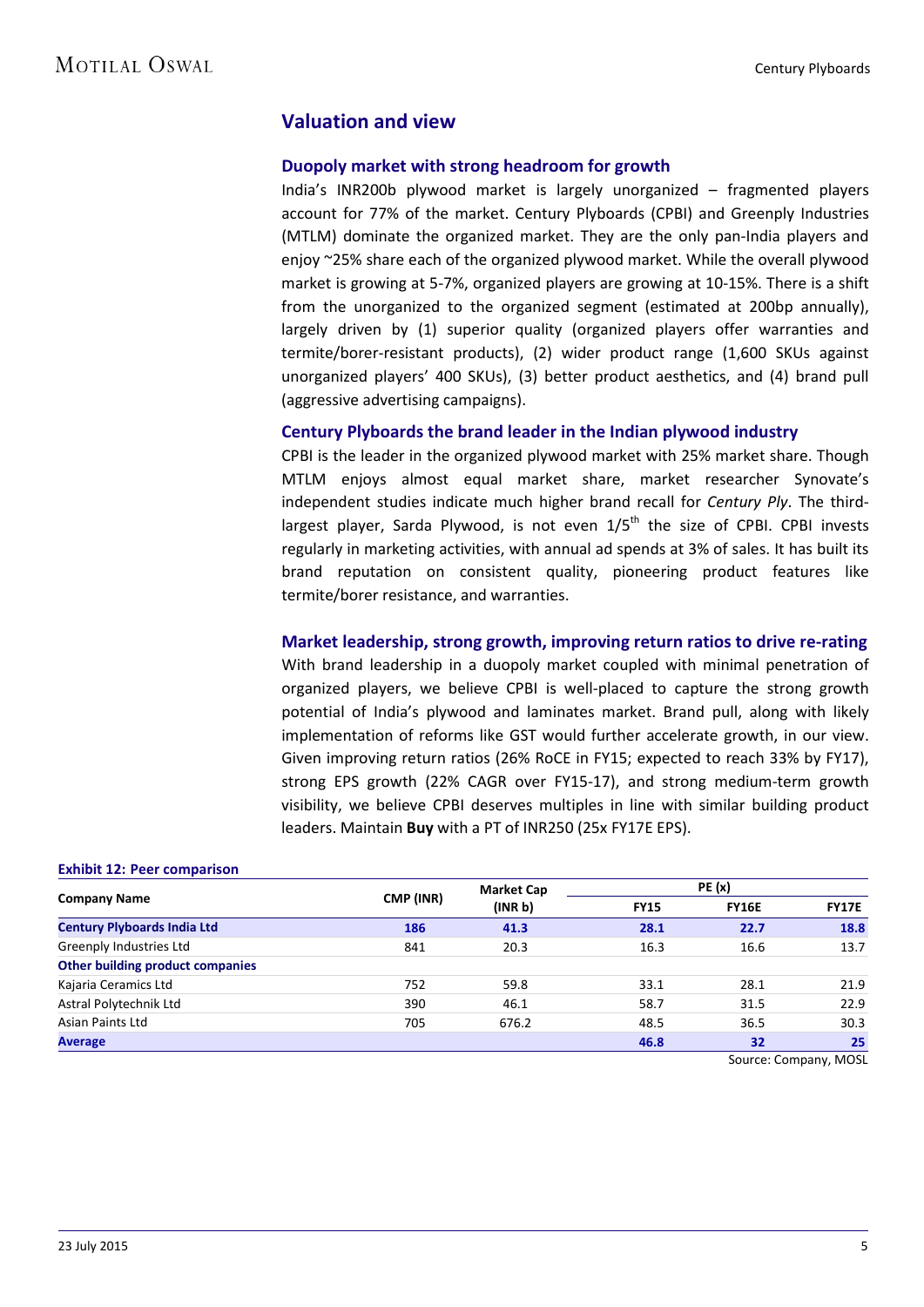### **Story in charts**



#### **Exhibit 15: Plywood industry largely unorganized currently**



**Exhibit 16: Market share of organized players**



Source: MOSL, Company

#### **Exhibit 17: Century Ply and Greenply dominate the market**



#### **Exhibit 18: Advertising investments average 3% annually**



Source: MOSL, Company

Source: MOSL, Company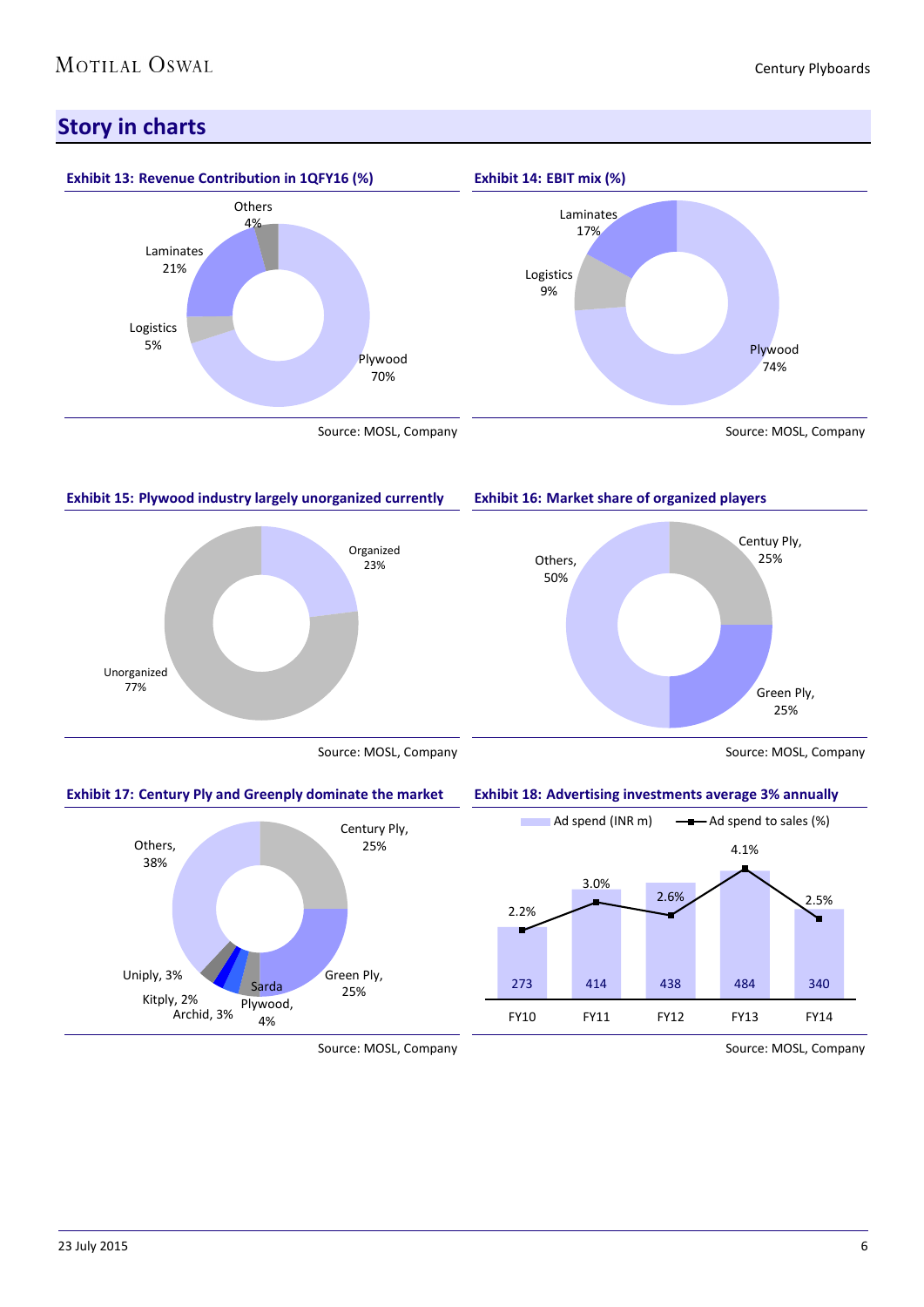### **Financials and valuations**

| <b>Consolidated - Income Statement</b> |             |             |             |             |             |             |              | (INR Million) |
|----------------------------------------|-------------|-------------|-------------|-------------|-------------|-------------|--------------|---------------|
| Y/E March                              | <b>FY10</b> | <b>FY11</b> | <b>FY12</b> | <b>FY13</b> | <b>FY14</b> | <b>FY15</b> | <b>FY16E</b> | <b>FY17E</b>  |
| <b>Total Income from Operations</b>    | 12,618      | 13,601      | 16,674      | 11,817      | 13,477      | 15,884      | 17,282       | 20,075        |
| Change (%)                             | 12.4        | 7.8         | 22.6        | $-29.1$     | 14.0        | 17.9        | 8.8          | 16.2          |
| <b>Total Expenditure</b>               | 10,167      | 11,107      | 13,821      | 10,583      | 11,894      | 13,181      | 14,102       | 16,361        |
| % of Sales                             | 80.6        | 81.7        | 82.9        | 89.6        | 88.3        | 83.0        | 81.6         | 81.5          |
| <b>EBITDA</b>                          | 2,451       | 2,493       | 2,853       | 1,234       | 1,582       | 2,703       | 3,180        | 3,714         |
| Margin (%)                             | 19.4        | 18.3        | 17.1        | 10.4        | 11.7        | 17.0        | 18.4         | 18.5          |
| Depreciation                           | 452         | 508         | 556         | 280         | 387         | 485         | 539          | 637           |
| <b>EBIT</b>                            | 1,999       | 1,985       | 2,297       | 954         | 1,195       | 2,218       | 2,641        | 3,077         |
| Int. and Finance Charges               | 252         | 232         | 585         | 404         | 603         | 456         | 421          | 331           |
| Other Income                           | 301         | 85          | 50          | 72          | 37          | 33          | 40           | 48            |
| PBT bef. EO Exp.                       | 2,049       | 1,838       | 1,762       | 622         | 629         | 1,796       | 2,260        | 2,794         |
| EO Items                               | $\mathbf 0$ | 0           | $-206$      | $\mathbf 0$ | 0           | 0           | $\mathbf{0}$ | $\mathbf{0}$  |
| PBT after EO Exp.                      | 2,049       | 1,838       | 1,555       | 622         | 629         | 1,796       | 2,260        | 2,794         |
| <b>Current Tax</b>                     | 205         | $-51$       | 64          | 17          | 28          | 296         | 407          | 559           |
| Deferred Tax                           | 12          | $-7$        | -6          | 29          | $-32$       | 0           | $\mathbf{0}$ | $\mathbf{0}$  |
| Tax Rate (%)                           | 10.6        | $-3.2$      | 3.7         | 7.4         | $-0.7$      | 16.5        | 18.0         | 20.0          |
| Less: Minority Interest                | 370         | 351         | 270         | 25          | 31          | 10          | 11           | 12            |
| <b>Reported PAT</b>                    | 1,462       | 1,546       | 1,228       | 552         | 603         | 1,490       | 1,843        | 2,223         |
| <b>Adjusted PAT</b>                    | 1,462       | 1,546       | 1,426       | 552         | 603         | 1,490       | 1,843        | 2,223         |
| Change (%)                             | 62.6        | 5.7         | $-7.7$      | $-61.3$     | 9.2         | 147.2       | 23.7         | 20.7          |
| Margin (%)                             | 11.6        | 11.4        | 8.6         | 4.7         | 4.5         | 9.4         | 10.7         | 11.1          |

| <b>Consolidated - Balance Sheet</b> |                |             |             |                |             |             |              | (INR Million) |
|-------------------------------------|----------------|-------------|-------------|----------------|-------------|-------------|--------------|---------------|
| Y/E March                           | <b>FY10</b>    | <b>FY11</b> | <b>FY12</b> | <b>FY13</b>    | <b>FY14</b> | <b>FY15</b> | <b>FY16E</b> | <b>FY17E</b>  |
| <b>Equity Share Capital</b>         | 228            | 228         | 228         | 223            | 223         | 223         | 223          | 223           |
| <b>Total Reserves</b>               | 4,639          | 6,061       | 7,038       | 2,336          | 2,708       | 3,671       | 5,152        | 6,911         |
| <b>Net Worth</b>                    | 4,867          | 6,289       | 7,266       | 2,558          | 2,931       | 3,894       | 5,375        | 7,134         |
| Minority Interest                   | 1,240          | 1,558       | 1,794       | 86             | 115         | 55          | 55           | 55            |
| <b>Deferred Liabilities</b>         | 35             | 35          | 29          | 27             | 4           | 8           | 8            | 8             |
| <b>Total Loans</b>                  | 4,204          | 5,664       | 10,482      | 5,419          | 5,801       | 4,706       | 3,706        | 2,906         |
| <b>Capital Employed</b>             | 10,345         | 13,545      | 19,570      | 8,090          | 8,850       | 8,662       | 9,143        | 10,102        |
|                                     |                |             |             |                |             |             |              |               |
| Gross Block                         | 5,455          | 6,756       | 7,220       | 4,123          | 4,895       | 4,997       | 5,997        | 6,997         |
| Less: Accum. Deprn.                 | 1,960          | 2,494       | 3,091       | 1,396          | 1,731       | 2,216       | 2,754        | 3,391         |
| <b>Net Fixed Assets</b>             | 3,495          | 4,262       | 4,129       | 2,728          | 3,164       | 2,782       | 3,243        | 3,606         |
|                                     |                |             |             |                |             |             |              |               |
| Curr. Assets, Loans&Adv.            | 6,640          | 8,583       | 10,030      | 6,085          | 6,793       | 7,890       | 8,110        | 9,082         |
| Inventory                           | 2,105          | 2,555       | 3,105       | 2,293          | 3,029       | 3,322       | 3,447        | 4,004         |
| <b>Account Receivables</b>          | 1,286          | 1,522       | 1,951       | 1,793          | 2,089       | 2,683       | 2,841        | 3,135         |
| Cash and Bank Balance               | 496            | 364         | 685         | 1,020          | 387         | 374         | 191          | 149           |
| Loans and Advances                  | 2,754          | 4,142       | 4,289       | 980            | 1,289       | 1,510       | 1,631        | 1,794         |
| <b>Curr. Liability &amp; Prov.</b>  | 1,495          | 2,358       | 2,331       | 1,268          | 1,389       | 2,013       | 2,213        | 2,590         |
| <b>Account Payables</b>             | 1,403          | 2,052       | 2,303       | 1,166          | 1,063       | 1,585       | 1,699        | 1,973         |
| Provisions                          | 92             | 306         | 28          | 102            | 326         | 428         | 514          | 617           |
| <b>Net Current Assets</b>           | 5,146          | 6,225       | 7,699       | 4,817          | 5,404       | 5,877       | 5,897        | 6,492         |
| Deferred Tax assets                 | 21             | 28          | 29          | $\overline{2}$ | 11          | 0           | 0            | $\mathbf 0$   |
| Misc Expenditure                    | $\overline{2}$ | 0           | 0           | 0              | 0           | 0           | $\mathbf{0}$ | 0             |
| <b>Appl. of Funds</b>               | 10,345         | 13,545      | 19,571      | 8,090          | 8,850       | 8,663       | 9,144        | 10,102        |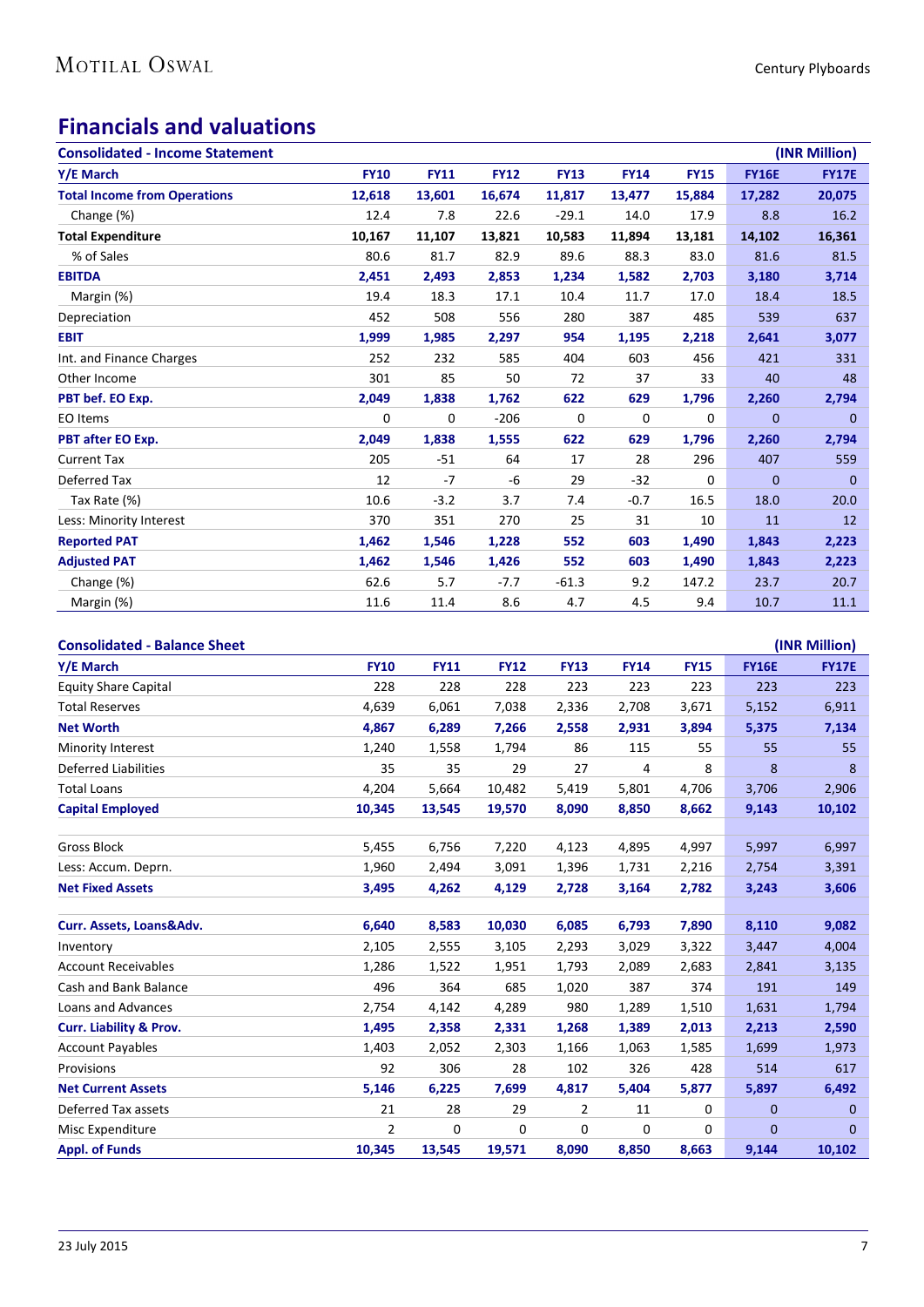## **Financials and valuations**

| <b>Ratios</b>                 |             |             |             |                |             |             |              |              |
|-------------------------------|-------------|-------------|-------------|----------------|-------------|-------------|--------------|--------------|
| Y/E March                     | <b>FY10</b> | <b>FY11</b> | <b>FY12</b> | <b>FY13</b>    | <b>FY14</b> | <b>FY15</b> | <b>FY16E</b> | <b>FY17E</b> |
| <b>Basic (INR)</b>            |             |             |             |                |             |             |              |              |
| <b>EPS</b>                    | 6.4         | 6.8         | 6.3         | 2.5            | 2.7         | 6.7         | 8.3          | 10.0         |
| Cash EPS                      | 8.4         | 9.0         | 8.7         | 3.7            | 4.4         | 8.9         | 10.7         | 12.9         |
| BV/Share                      | 21.4        | 27.6        | 31.9        | 11.5           | 13.2        | 17.5        | 24.2         | 32.1         |
| <b>DPS</b>                    | 1.0         | 1.0         | 1.0         | 0.3            | 1.0         | 1.3         | 1.4          | 1.8          |
| Payout (%)                    | 18.4        | 16.8        | 21.1        | 11.8           | 41.8        | 21.7        | 19.6         | 20.9         |
| Valuation (x)                 |             |             |             |                |             |             |              |              |
| P/E                           |             |             |             |                | 69.4        | 28.1        | 22.7         | 18.8         |
| Cash P/E                      |             |             |             |                | 42.3        | 21.2        | 17.6         | 14.6         |
| P/BV                          |             |             |             |                | 14.3        | 10.7        | 7.8          | 5.9          |
| EV/Sales                      |             |             |             |                | 3.6         | 3.0         | 2.7          | 2.3          |
| EV/EBITDA                     |             |             |             |                | 31.1        | 17.8        | 14.9         | 12.5         |
| Dividend Yield (%)            | 0.5         | 0.5         | 0.5         | 0.1            | 0.5         | 0.7         | 0.7          | 1.0          |
| FCF per share                 | 2.3         | $-5.7$      | $-14.3$     | $-4.3$         | $-1.4$      | 9.4         | 7.2          | 7.0          |
| <b>Return Ratios (%)</b>      |             |             |             |                |             |             |              |              |
| RoE                           | 34.3        | 27.7        | 21.0        | 11.2           | 22.0        | 43.7        | 39.8         | 35.5         |
| RoCE                          | 27.4        | 19.7        | 15.8        | 8.0            | 14.7        | 26.0        | 30.3         | 32.7         |
| <b>Working Capital Ratios</b> |             |             |             |                |             |             |              |              |
| Asset Turnover (x)            | 1.2         | 1.0         | 0.9         | 1.5            | 1.5         | 1.8         | 1.9          | 2.0          |
| <b>Inventory (Days)</b>       | 61          | 69          | 68          | 71             | 82          | 76          | 73           | 73           |
| Debtor (Days)                 | 36          | 39          | 40          | 51             | 52          | 57          | 56           | 53           |
| Creditor (Days)               | 110         | 130         | 112         | 58             | 50          | 69          | 69           | 69           |
| Working Cap. Turnover (Days)  | 135         | 157         | 154         | 117            | 136         | 126         | 121          | 115          |
| Leverage Ratio (x)            |             |             |             |                |             |             |              |              |
| <b>Current Ratio</b>          | 4.4         | 3.6         | 4.3         | 4.8            | 4.9         | 3.9         | 3.7          | 3.5          |
| <b>Interest Cover Ratio</b>   | 8           | 9           | 4           | $\overline{2}$ | 2           | 5           | 6            | 9            |
| Debt/Equity                   | 0.9         | 0.9         | 1.4         | 2.1            | 2.0         | 1.2         | 0.7          | 0.4          |

| <b>Consolidated - Cash Flow Statement</b> |             |             |             |             |             |             |              | (INR Million)  |
|-------------------------------------------|-------------|-------------|-------------|-------------|-------------|-------------|--------------|----------------|
| Y/E March                                 | <b>FY10</b> | <b>FY11</b> | <b>FY12</b> | <b>FY13</b> | <b>FY14</b> | <b>FY15</b> | <b>FY16E</b> | <b>FY17E</b>   |
| OP/(Loss) before Tax                      | 2,048       | 1,838       | 1,555       | 623         | 629         | 1,796       | 2,260        | 2,794          |
| Depreciation                              | 452         | 508         | 556         | 280         | 387         | 485         | 539          | 637            |
| Interest & Finance Charges                | 213         | 189         | 554         | 395         | 580         | 456         | 421          | 331            |
| <b>Direct Taxes Paid</b>                  | $-335$      | $-363$      | $-365$      | $-105$      | $-117$      | $-296$      | $-407$       | $-559$         |
| (Inc)/Dec in WC                           | $-310$      | $-338$      | $-1,239$    | $-600$      | $-1,168$    | $-485$      | $-203$       | $-637$         |
| <b>CF from Operations</b>                 | 2,068       | 1,835       | 1,062       | 592         | 311         | 1,955       | 2,609        | 2,566          |
| <b>Others</b>                             | $-83$       | 18          | 157         | 12          | 28          | 0           | $-11$        | $-12$          |
| <b>CF from Operating incl EO</b>          | 1,986       | 1,853       | 1,219       | 604         | 339         | 1,955       | 2,599        | 2,554          |
| (inc)/dec in FA                           | $-1,455$    | $-3,144$    | $-4,466$    | $-1,570$    | $-643$      | 137         | $-1,000$     | $-1,000$       |
| <b>Free Cash Flow</b>                     | 530         | $-1,291$    | $-3,247$    | $-966$      | $-305$      | 2,092       | 1,599        | 1,554          |
| <b>CF from Investments</b>                | $-1,558$    | $-3,301$    | $-4,233$    | $-1,812$    | $-690$      | 105         | $-1,000$     | $-1,000$       |
| <b>Issue of Shares</b>                    | 0           | 0           | 0           | $-5$        | 0           | 0           | $\mathbf{0}$ | $\overline{0}$ |
| Inc/(Dec) in Debt                         | 152         | 1,651       | 4,512       | $-5,063$    | 382         | $-1,095$    | $-1,000$     | $-800$         |
| <b>Interest Paid</b>                      | $-214$      | $-203$      | $-623$      | $-404$      | $-594$      | -456        | $-421$       | $-331$         |
| Dividend Paid                             | $-222$      | $-81$       | $-478$      | -65         | -59         | $-323$      | $-361$       | $-465$         |
| Others                                    | $-38$       | $-51$       | -77         | 7,079       | $-11$       | $-199$      | $\mathbf{0}$ | $\mathbf{0}$   |
| <b>CF from Fin. Activity</b>              | $-323$      | 1,317       | 3,335       | 1,542       | $-281$      | $-2,073$    | $-1,782$     | $-1,595$       |
| <b>Inc/Dec of Cash</b>                    | 105         | $-132$      | 321         | 334         | $-632$      | $-13$       | $-183$       | $-41$          |
| <b>Opening Balance</b>                    | 390         | 496         | 364         | 685         | 1,019       | 387         | 374          | 191            |
| <b>Closing Balance</b>                    | 496         | 364         | 685         | 1,019       | 387         | 374         | 191          | 149            |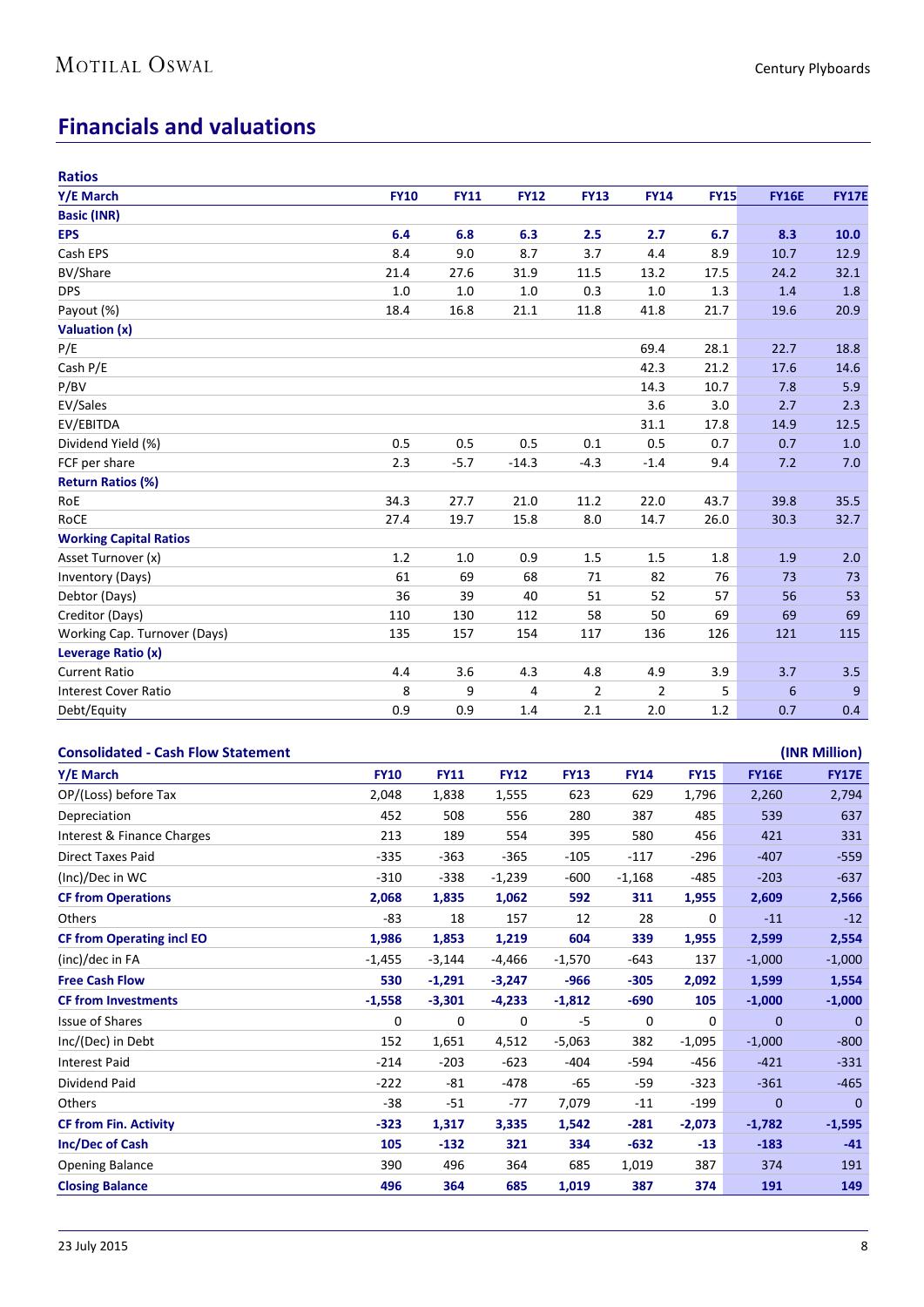### **Corporate profile: Century Plyboards**

#### **Company description**

Century Plyboards (CPBI) operates in four key verticals: Plywood, Laminates and Logistics. The plywood segment contributes ~74% to revenues, while the laminates segment contributes ~19% to revenues and logistics contributes ~4% to revenues. Around 90% of CPBI's products are marketed through the retail network. Only 10% are marketed through the discount-driven OEM network.

CPBI invests regularly in marketing activities, with annual ad spends at 3% of sales (4% for plywood division).



#### **Exhibit 20: Shareholding pattern (%)**

|               | . .           |               |          |
|---------------|---------------|---------------|----------|
|               | <b>Jun-15</b> | <b>Mar-15</b> | $Jun-14$ |
| Promoter      | 73.3          | 73.3          | 74.5     |
| DII           | 3.1           | 3.3           | 0.5      |
| FII           | 8.8           | 8.5           | 3.0      |
| <b>Others</b> | 14.7          | 14.8          | 22.0     |

Note: FII Includes depository receipts

#### **Exhibit 22: Top management**

| <b>Name</b>         | <b>Designation</b>       |
|---------------------|--------------------------|
| Sajjan Bhajanka     | Chairman                 |
| Hari Prasad Agarwal | Vice Chairman            |
| Vishnu Khemani      | <b>Managing Director</b> |
| Sanjay Agarwal      | <b>Managing Director</b> |
| Prem Kumar Bhajanka | <b>Managing Director</b> |

#### **Exhibit 21: Top holders**

| <b>Holder Name</b>                         | % Holding |
|--------------------------------------------|-----------|
| <b>Government Pension Fund Global</b>      | 2.5       |
| Gmo Emerging Domestic Opportunities Fund   | 1.7       |
| Patton International Limited               | 1.3       |
| Canara Hsbc Oriental Bank Of Commerce Life | 1.3       |
|                                            |           |

#### **Exhibit 23: Directors**

| <b>Name</b>             | <b>Name</b>   |  |
|-------------------------|---------------|--|
| Asit Pal*               | Mamta Binani* |  |
| Santanu Ray*            | Ajay Baldawa* |  |
| Mangi Lal Jain*         |               |  |
| Samarendra Mitra*       |               |  |
| Manindra Nath Banerjee* |               |  |
|                         | *Independent  |  |

#### **Exhibit 24: Auditors**

| <b>Name</b>           | <b>Type</b>         |
|-----------------------|---------------------|
| S R Batliboi & Co LLP | Statutory           |
| Singhi & Co           | Statutory           |
| B G Chowdhury & Co    | <b>Cost Auditor</b> |

#### **Exhibit 25: MOSL forecast v/s consensus**

| EMINING EDITION COLORED VID CONSCIIUS |                         |                              |                         |  |  |
|---------------------------------------|-------------------------|------------------------------|-------------------------|--|--|
| <b>EPS</b><br>(INR)                   | <b>MOSL</b><br>forecast | <b>Consensus</b><br>forecast | <b>Variation</b><br>(%) |  |  |
| <b>FY16</b>                           | 8.3                     | -                            | -                       |  |  |
| <b>FY17</b>                           | 10.0                    | -                            | -                       |  |  |
|                                       |                         |                              |                         |  |  |